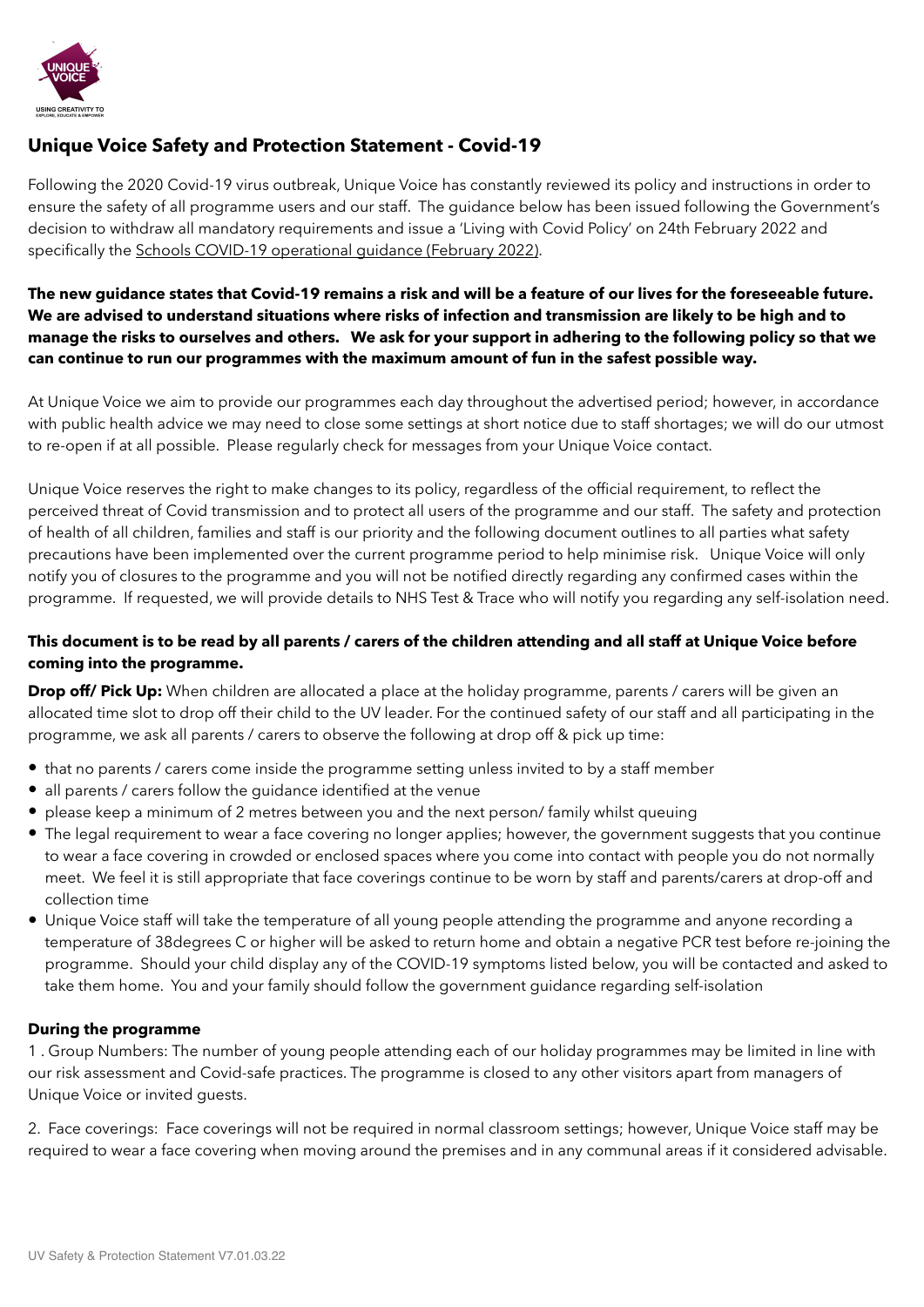

3. Testing: Testing remains important in reducing the risk of transmission of infection within settings. There is no need for primary aged children to undergo asymptomatic testing; however, staff and visitors to the setting will be asked to take a lateral flow test twice weekly at home.

If your child has any of the Covid-19 symptoms they should stay at home and self-isolate and you should arrange a PCR test as soon as possible. If the PCR test is positive they should stay at home and self-isolate for the required time.

We ask that if any member of your household or a close contact of your child returns a positive Covid-19 test (lateral flow or PCR) that you carry out regular tests of all members of the household and follow government [guidance for people who](https://www.gov.uk/government/publications/covid-19-people-with-covid-19-and-their-contacts/covid-19-people-with-covid-19-and-their-contacts)  [are close contacts of people with Covid-19](https://www.gov.uk/government/publications/covid-19-people-with-covid-19-and-their-contacts/covid-19-people-with-covid-19-and-their-contacts)

4. Outside Space: Where possible and weather permitting, we will be using outdoor space as much as possible to run the activities and this reduces the risk of spread of infection. Please ensure that your child has adequate clothing for the weather conditions.

5. Hand-washing: We will be asking the children that attend the programme to wash their hands regularly with provided running water and soap. Where access to running water and soap is limited, for example outside, an appropriate alcohol hand rub or sanitiser will be available, ensuring that all parts of the hands are covered.

6. Resources: The Unique Voice team will endeavour to ensure that surfaces touched by children and staff are cleaned regularly and throughout the day. We ask that no toys or items are brought in from home by the children.

7. Lunches: Unique Voice will supply pre-prepared lunches and snacks at the programmes as a result of funding from the Government's Holiday activities fund. Hand washing will take take place both before and after lunch. Children and the staff will not be able to share food of any kind and lunches will be individually packed to reflect this.

8. First Aid: In consenting to Unique Voice carrying out first aid in the event of emergency, we need to advise that PPE equipment may be worn by Unique Voice staff to protect both the staff and children at close distance, particularly where a safe social distance cannot be maintained and Covid symptoms are suspected.

#### **Prevention/Self-isolation**

Unique Voice encourages all families to continue to partake in Lateral Flow Tests which can be made available to your household. [Test for Covid-19](https://www.nhs.uk/conditions/coronavirus-covid-19/testing/regular-rapid-coronavirus-tests-if-you-do-not-have-symptoms/)

#### **Covid Symptoms/Positive Test result**

#### **Anyone with Covid symptoms or a positive test result should stay at home and self-isolate immediately**

If you have Covid-19 you can infect other people from 2 days before your symptoms start, and for up to 10 days after. You can pass on the infection to others, even if you have mild symptoms or no symptoms at all.

Anyone with symptoms (see list below) should arrange a PCR test as soon as possible and not return to the programme unless a negative result is received.

If you do not have Covid-19 symptoms but have a positive PCR test result or a positive lateral flow test, you must stay at home and self-isolate for up to 10 days. If you live in the same household as someone with Covid-19 you are at significantly higher risk of becoming infected yourself.

• Many people will no longer be infectious to others after 5 days. You may choose to take an LFD test from 5 days after your symptoms started (or the day your test was taken if you did not have symptoms) followed by another LFD test the next day. If both these test results are negative, and you do not have a high temperature, the risk that you are still infectious is much lower and you can safely return to your normal routine.